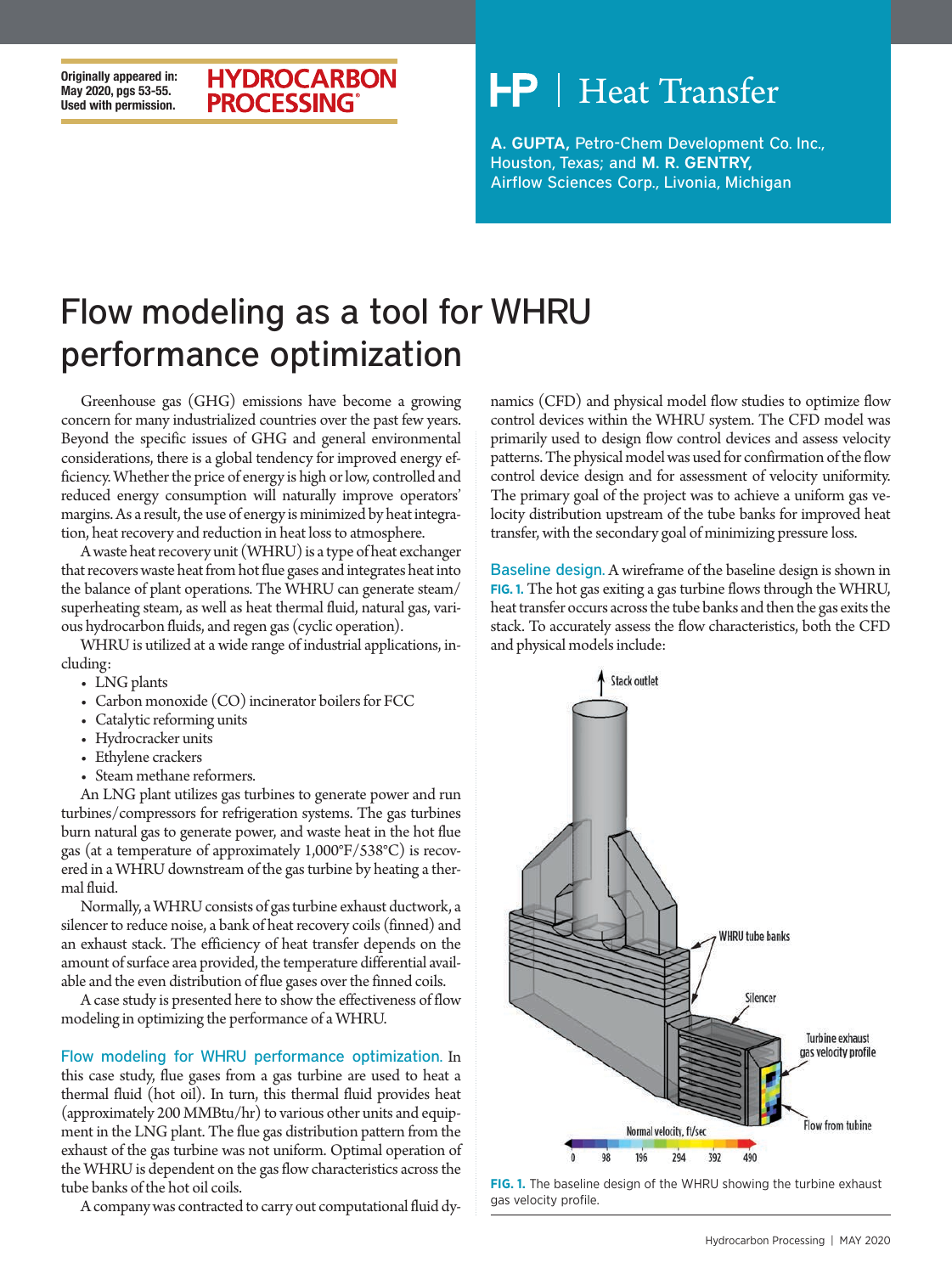#### ͰP Heat Transfer

- Ductwork downstream of the turbine (with silencer)
- The WHRU inlet plenum and tube banks
- The exhaust stack.

Additionally, any internal flow control devices, such as vanes and gas distribution devices required to improve flow, were incorporated into the models.

The gas flow exiting the gas turbine is highly turbulent and energetic. The primary challenge of the design process is to sufficiently control this flow. The flow enters a duct silencer, with horizontal panels, before exiting into a plenum upstream of the heat transfer tubes.

The baseline geometry included the duct silencer, but no other flow control devices. The turbine exhaust gas (TEG) flow is highly stratified, with much higher velocities on the right side of the duct,





also shown in **FIG. 1.** This stratification is due to the side turbine outlet diffuser, which has limited flow control devices and results in the gas flow bunching up on one side of the duct. A primary challenge of the design was to reduce this significant side-to-side TEG stratification prior to the tube sections.

Since the design objective is to produce uniform and optimized heat transfer through the tube banks, the velocity profile through the WHRU is closely monitored. The baseline CFD model centerline velocity profile is shown in **FIG. 2.** In addition to the sideto-side issues, significant stratification is evident vertically through the silencer baffles. The velocity is, therefore, very non-uniform at the inlet to the tube banks. Note the extremely low velocities (dark blue), indicating a dead zone with little flow.

**FIG. 3** provides CFD results for velocity at the plane immediately upstream of the tube banks. In this plan view, side-to-side stratification is evident, with higher velocities on the right side of the unit (top of **FIG. 3**) due to the TEG profile. The red circles indicate the locations of velocity measurement points. This "grid" of points is used to provide statistical values of flow uniformity, as well as a comparison to field test or physical model flow data. The velocity uniformity is reported as root means square (%RMS), also referred to as coefficient of variation. The %RMS is a normalized value, defined as the standard deviation of velocity divided by the average velocity over the selected grid of points. A typical goal for %RMS is less than 15% to achieve uniform flow and efficient heat transfer. For this baseline WHRU model, the velocity uniformity at the tube bank inlet plane is 27.9%, which is well outside the goal.

Final design from CFD analysis. ASC carried out different CFD simulations, resulting in the addition of several flow control devices to create a final design. These changes include:

- Perforated plate
- Ladder vanes
- Inlet duct addition of kicker plate
- Layout of silencer baffles.

**FIG. 4** shows the CFD centerline velocity profile for the final design. The ladder vanes were added upstream of the tube banks to better distribute the gas flow while reducing the gas velocities. The perforated plate was added just downstream of the turning vanes to further smooth out the flow profile heading into the tube banks. The purpose of the perforated kicker plate at the entrance of the silencer is to mitigate the effect of the stratified TEG flow, spreading out the flow prior to the duct silencer.

The final CFD profile upstream of the tube banks can be seen in **FIG. 5.** The increased uniformity near the lower tube bank is